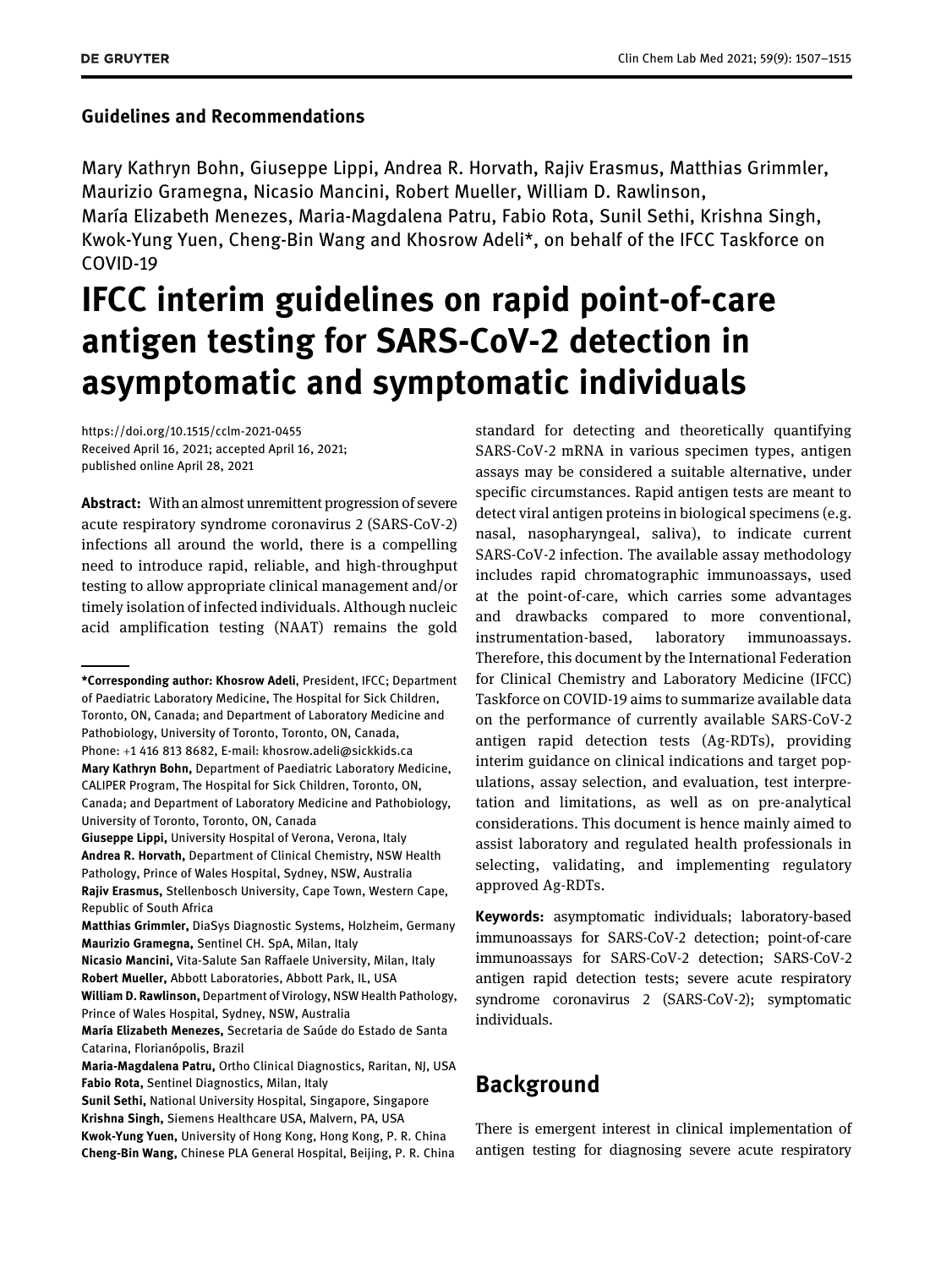syndrome coronavirus 2 (SARS-CoV-2) infection. Antigen assays detect presence of viral antigen proteins in collected specimens (e.g. nasal, nasopharyngeal, saliva) to indicate current viral infection. Available assay methodology mainly includes rapid chromatographic immunoassays used at the point-of-care and laboratory-based immunoassays. Few studies have evaluated the analytical and clinical performance of laboratory-based SARS-CoV-2 antigen tests, while many assess rapid chromatographic assays [1–[40\]](#page-6-0). This is not surprising, as most clinical indications (detailed throughout this guidance document) require rapid identification of SARS-CoV-2 infection at the point-of-care. Based on available evidence, this document will focus on point-of-care SARS-CoV-2 antigen rapid detection tests (Ag-RDTs), as defined by the World Health Organization (WHO).

The clinical and public health benefits of implementing Ag-RDTs for diagnosing SARS-CoV-2 infection in symptomatic (e.g. diagnostic prior to admission) and asymptomatic (e.g. surveillance and screening) individuals is debated. Proposed advantages to Ag-RDT implementation include: widespread availability as decentralized testing, rapid turnaround-time, patient stratification, potential low cost/equipment, and preventative case identification. However, concerns regarding analytical performance persist and have limited utilization. This document by the International Federation for Clinical Chemistry and Laboratory Medicine (IFCC) Taskforce on COVID-19 summarizes available data on the performance of currently available SARS-CoV-2 Ag-RDTs and provides interim guidance on: (a) clinical indications and target populations, (b) assay selection, (c) assay evaluation, (d) test interpretation and limitations, and (e) preanalytical considerations for SARS-CoV-2 Ag-RDTs. It is aimed to assist laboratory and regulated health professionals in selecting, validating, and implementing regulatory approved Ag-RDTs. It is not meant to provide guidance on self-testing protocols by non-professionals.

## <span id="page-1-0"></span>Analytical and clinical performance of available SARS-CoV-2 antigen assays

Several recent reports have evaluated analytical and clinical performance of Ag-RDTs for the detection of current SARS-CoV-2 infection in different clinical settings [1–[40](#page-6-0)]. Most studies assess Ag-RDT performance by comparing Ag-RDT results to results obtained from the reference standard method for SARS-CoV-2 detection, nucleic acid amplification test (NAAT), in the same or paired specimen (e.g. nasal, nasopharyngeal, oropharyngeal, saliva). A summary of available peer-reviewed evidence on SARS-CoV-2 Ag-RDT performance is provided in [Supple](#page-0-0)[mentary Table 1](#page-0-0). Key considerations in study interpretation include: (a) assay method, (b) patient cohort, and (c) specimen type. Most available studies evaluate Ag-RDTs in nasopharyngeal specimens collected from symptomatic patients, with fewer assessing performance in asymptomatic individuals. Based on available evidence, the sensitivity of Ag-RDTs is lower relative to NAAT-based assays [1–[22, 24,](#page-6-0) [26, 27, 29](#page-6-0)–40]. Reported Ag-RDT sensitivity varies significantly depending on patient characteristics, viral load, and assay method [\(Supplementary Table 1](#page-0-0)). As concluded by a recent Cochrane systematic review of 58 studies evaluating SARS-CoV-2 Ag-RDTs, large differences in assay sensitivities between symptomatic (72.0%; 95% CI: 63.7– 79.0%; 37 unique evaluations with 4,410 cases) and asymptomatic (58.1%; 95% CI: 40.2–74.1%; 12 unique evaluations with 295 cases) individuals have been reported [[19](#page-7-0)]. Several studies have also consistently demonstrated improved assay sensitivity when considering symptomatic individuals early in disease course (e.g. <7 days post symptom onset, 78.3 and 95% CI: 71.1–84.1% vs. second week of symptoms, 51.0 and 95% CI: 40.8–61.0%) [\[19\]](#page-7-0). This coincides with infectious disease stage, as a well-evidenced meta-analysis showed no viable virus obtainment from samples collected 8–9 days post symptom onset [[41](#page-8-0)].

Further, many reports have demonstrated Ag-RDT sensitivity is positively correlated with viral load, as determined by cycle threshold (Ct) values obtained from reference NAAT-based methods [1–[10, 14, 18, 20](#page-6-0)–22, 24–27, [34, 35, 38, 40](#page-6-0)]. Ct values are commonly stratified as ≤25 and >25, demonstrating mean assay sensitivities of 94.5 and 40.7%, respectively, based on most recent Cochrane systematic review [\[19](#page-7-0)]. A Ct value of 30 is commonly used as a cut-point to define infection in patient specimens [[42\]](#page-8-1). Recent studies have also shown inability to culture specimens with discordant results (i.e. antigen-negative, NAAT-positive), further suggesting that Ag-RDTs may be less sensitive in specimens with lower viral loads and thereby inferior infective potential [\[6, 13, 16, 18\]](#page-6-1). This may have implications on transmission risk and replication status (e.g. active vs. non-active infection) when taken into consideration with other factors (e.g. stage of infection, host immune response). Further studies are needed to better elucidate and define an infectious SARS-CoV-2 case. Importantly, while many studies stratify outcomes by Ct value, estimates and methods are not well standardized, complicating study interpretation. In contrast to Ag-RDT sensitivity, specificity of Ag-RDTs is reported to be very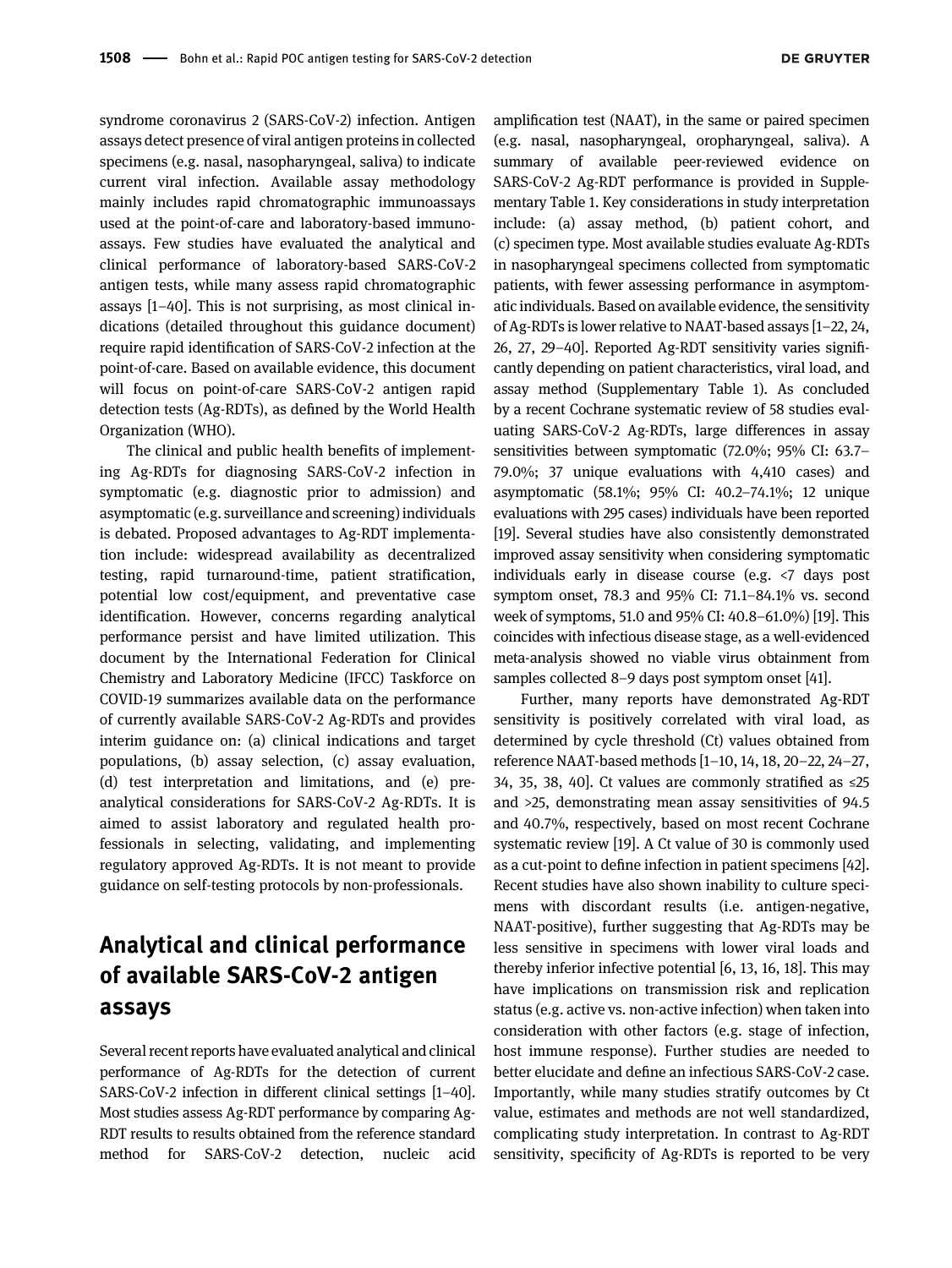high, almost similar to NAAT-based assays (e.g. 100% concordance). This has important implications in determination of positive predictive value (PPV) and negative predictive value (NPV) in different clinical settings and their subsequent implementation, as detailed below.

## <span id="page-2-0"></span>Taskforce recommendations – rapid antigen testing

## [A] Clinical indications and target population

### [A1] Key clinical indications for antigen testing in the identification of SARS-CoV-2

Current literature suggests that Ag-RDT performance is highly dependent on clinical setting. Most studies evaluating SARS-CoV-2 Ag-RDT performance have focused on patients with clinical suspicion of COVID-19 (e.g. exposure, symptoms) or confirmed SARS-CoV-2 infection [\[1, 2, 4, 5,](#page-6-0) 7–[12, 14, 15, 17, 18, 20](#page-6-0)–22, 24–27, 29, 31, 35–40]. Fewer studies include asymptomatic individuals [\[3, 6, 13, 16, 20,](#page-6-2) [22, 25](#page-6-2)–31]. Many countries have adopted Ag-RDT protocols with different objectives and desired clinical indications in both high pre-test probability (e.g. symptomatic patients presenting to mobile testing sites or emergency departments) and more commonly, low pre-test probability settings (e.g. asymptomatic individuals at airports, schools or other public settings). Increasing uptake of Ag-RDT programs in low pre-test probability settings is not surprising given that 25–50% of SARS-CoV-2 transmission is estimated to occur in pre-symptomatic or asymptomatic individuals [[43](#page-8-2)]. Current global screening and surveillance initiatives include: (a) routine screening in high-risk settings to prevent infection and transmission (e.g. Canada, USA), (b) targeted testing to release individuals from unnecessary quarantine and reduce socioeconomic harms (e.g. Germany, Belgium, Italy, Greece), (c) targeted testing in outbreak settings for more rapid contact tracing (e.g. Italy, Germany), and (d) mass testing in low and high-risk settings to prevent infection and transmission (e.g. China, Russia, Slovakia, UK) [44–[46\]](#page-8-3). As evidence from government-based testing programs becomes more readily available, targeted testing protocols will be amended. Particularly, there is minimal evidence to support repeated testing (e.g. multiple times a week) in screening or surveillance settings to improve assay sensitivity, though test repetition may still be indicated in specific circumstances (e.g. recent contact with infected people, emergence of suggestive symptoms, familial cluster, etc.) [[19\]](#page-7-0). Recommendations based on current evidence is provided below:

[A] Clinical indications and target population – recommendations [A1]: Key clinical indications for Ag-RDTs in the identification of SARS-CoV-2. Moderate-evidence supports the following clinical test indications in high pre-test probability settings. Negative results should always be followed by confirmatory NAAT-based testing: – Individuals with clinical symptoms [\(Supplemental Table 3](#page-2-0)) of SARS-CoV-2 infection, including but not limited to individuals presenting to the emergency department or directly admitted to intensive care units and community patients. – Pre-admission screening of patients in high probability settings. Moderate-evidence supports the following clinical test indications in moderate-low pre-test probability settings. Positive results should always be followed by confirmatory NAAT-based testing. – Individuals in workplaces or settings with high risk of transmission with no present symptoms of SARS-CoV-2 infection, including but not limited to: – Long term care homes/Hospitals – Schools (students and staff) – Airports – Open and client-facing settings (factories, offices, theatres) – Individuals with known SARS-CoV-2 exposure in outbreak settings, but no clinical symptoms.

## [B] Assay selection

### [B1] Importance of assay principle, specimen type, and biosafety in assay selection

Available Ag-RDTs are commonly fluorescent or chromatographic immunoassays targeting specific viral proteins, such as the spike (S) or nucleocapsid (N) protein. As reported in [Supplementary Table 2](#page-1-0), most available Ag-RDTs target the SARS-CoV-2 N protein. Evidence supports the efficacy of N protein detection in Ag-RDTs [47–[49\]](#page-8-4). Specifically, viral N protein is produced at higher levels compared to other viral SARS-CoV-2 proteins, leading to higher assay sensitivity [47–[49\]](#page-8-4). However, any specific viral protein should not be considered conclusively advantageous at this time. No reports have detailed concerns regarding potential cross-reactivity in rapid antigen assay assessment with homologous proteins of seasonal endemic alpha- and betacoronaviruses. Finally, the emergence of SARS-CoV-2 variants (principally regarding, but not limited to, S protein mutations) has not been considered in available studies and should be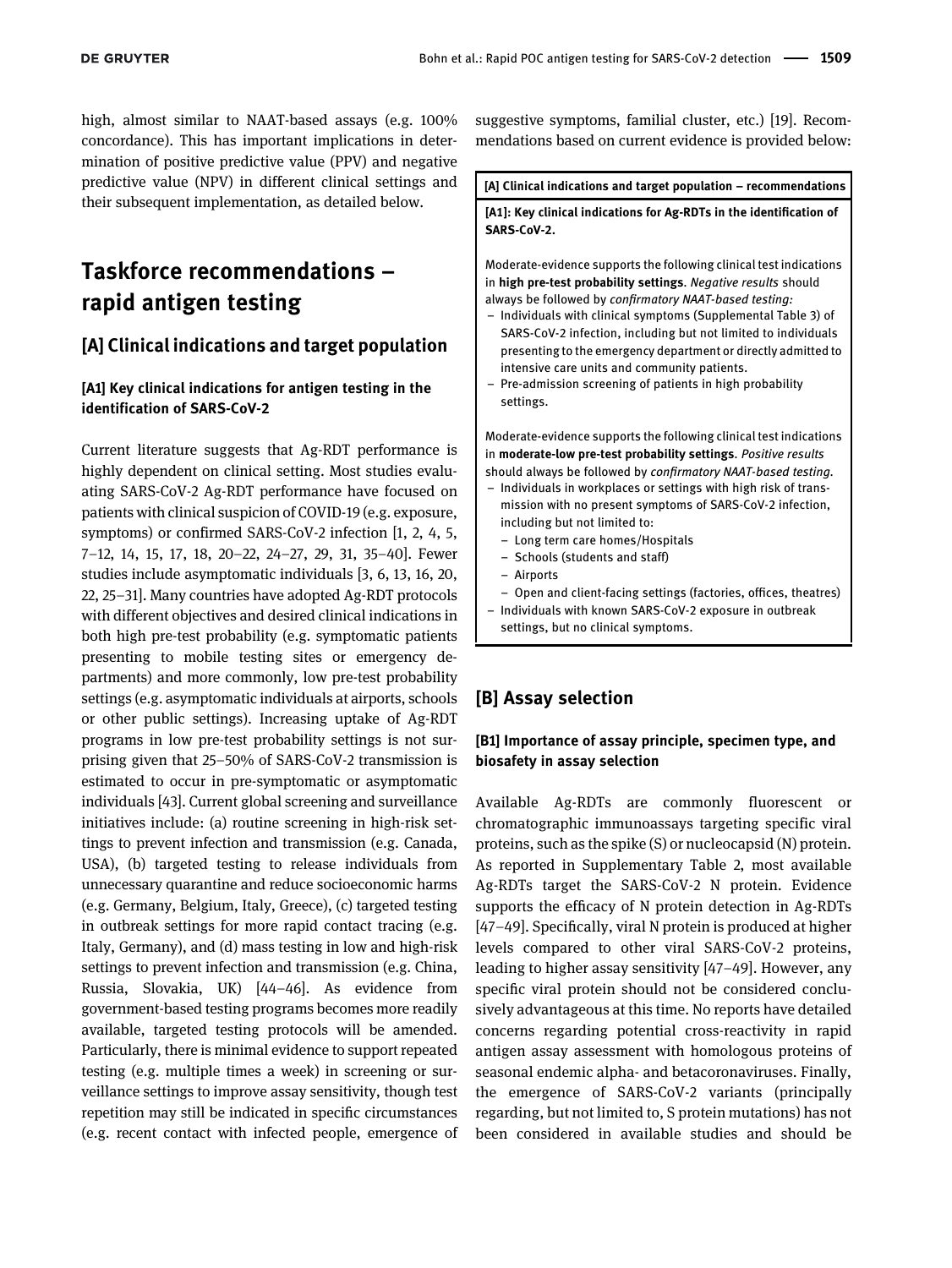closely monitored for its possible effect on assay sensitivity [[50\]](#page-8-5). Notably, the selective pressure placed by the increasing number of seropositive people worldwide (either post-infection or post-vaccination) is responsible of boosting higher viral mutations in the S gene, encoding the mature spike protein, so that using other viral antigens may be theoretically preferable.

In addition to viral protein, Ag-RDTs also vary by recommended specimen type [1–[18, 24, 35](#page-6-0)–40, 51]. Nasopharyngeal specimen requirements are most common across available Ag-RDTs and have demonstrated superiority as a specimen type when compared to others (e.g. nasal, throat, oropharyngeal, or saliva) in the literature and internal manufacturer reports [\[4, 9, 10](#page-6-3)]. Emerging evidence regarding use of saliva as Ag-RDT specimen type in symptomatic patients is conflicting and should be reevaluated as new studies are reported [52–[54\]](#page-8-6). In addition, although biosafety risks are unlikely with Ag-RDTs, there have been concerns raised regarding lack of virus inactivation in buffers and the potential for particle spread. Manufacturer recommended handling and processing of the specimens, as well as other site and/or country recommended biosafety measures should be considered [[45](#page-8-7)].

#### [B2] Importance of assay performance in assay selection

As detailed above, available evidence suggests sensitivity of available Ag-RDTs varies significantly depending on clinical setting and patient population [1–[19, 24, 35](#page-6-0)–40]. Assay specificity has been reported as very high consistently across studies, showing near 100% concordance with NAAT-based methods [1–[19, 24, 35](#page-6-0)–40]. It is essential that clinical laboratories consider assay selection in the

#### [B] Assay selection – recommendations

#### [B1]: Importance of assay principle, specimen type, and biosafety in assay selection

- There is insufficient evidence for selecting antigen assays based on any one specific viral antigen target (e.g. S or N).
- Clinical laboratories should adhere to manufacturer's recommendations for suitable specimen type(s) and consider that when multiple specimen types are acceptable, nasopharyngeal specimens likely provide superior performance.
- Clinical laboratories should adhere to manufacturer's biosafety recommendations and ensure that the testing environment facilitates such requirements. If manufacturers do not provide biosafety recommendations, clinical laboratories should ensure testing is conducted in a closed space and operating staff use appropriate personal protective equipment (i.e. gloves, sterile gowns, face shield, mask).

[B2]: Importance of assay performance in assay selection – Clinical laboratories should select an antigen assay in the context of the intended clinical use (see [C2] below).

context of the intended clinical use. Ag-RDTs can be applied in both high pre-test probability and low pre-test probability settings (see [A1]). In low pre-test probability settings, even Ag-RDTs with incredibly high sensitivity and specificity can result in low PPV values. Confirmatory testing protocols as recommended above can assist in improving assay performance and interpretation.

## [C] Assay evaluation

The following recommendations provide general guidance to clinical laboratories on Ag-RDTs evaluation prior to clinical testing. This guidance is focused on verification of regulatory approved test performance, and is not meant for validation oflaboratory-developed tests or validation of new tests by manufacturers. Most currently available Ag-RDTs are qualitative, and thus this guidance focuses on such assays. Individual laboratories should consider local resource availability, as well as regulatory and accreditation requirements and modify their evaluation plans accordingly.

### [C1] Analytical performance verification of rapid antigen tests for SARS-CoV-2 detection

It is desirable to verify the performance of Ag-RDTs on all sample matrices that will be encountered during routine testing and are acceptable by the manufacturer. It is anticipated that many laboratories will not have direct access to suitable samples required for evaluation. This lack of access may be overcome by close collaboration with peers, or with a reference laboratory. All samples used in the evaluation should be stored under conditions that ensure high stability or tested immediately following collection, strictly following the procedures recommended by the manufacturer. A sample assay evaluation protocol is provided in [Table 1](#page-4-0) for qualitative Ag-RDTs.

## [C2] Clinical performance verification of rapid antigen tests for SARS-CoV-2 detection

Before implementing Ag-RDTs into clinical care or public health initiatives, it is essential that clinical performance be verified in the context of intended use and in the target population. It is thus critical that patient characteristics (e.g. symptomatic vs. asymptomatic) are considered in assay evaluation. When clinical performance is evaluated in symptomatic patients, additional considerations include disease severity (e.g. moderate, severe or critical), timing of assessment (e.g. days since symptoms onset) and sample type (e.g. nasopharyngeal, nasal, salivary, and low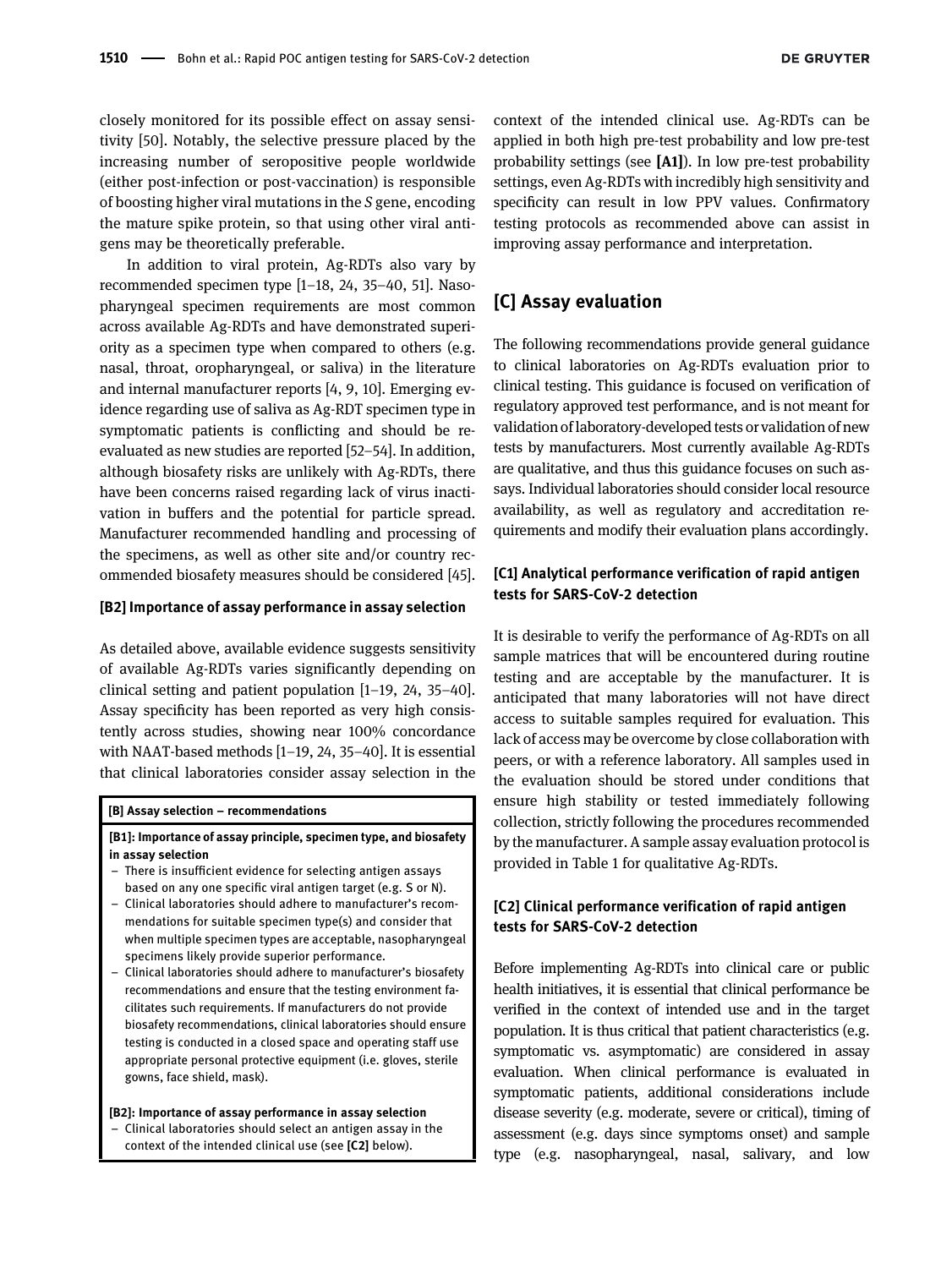<span id="page-4-0"></span>

| Consideration          | <b>Element</b> | <b>Specifications</b>                                                                                                                                                                                                                                                                                                                                                                                                                                                                                                                                                   |
|------------------------|----------------|-------------------------------------------------------------------------------------------------------------------------------------------------------------------------------------------------------------------------------------------------------------------------------------------------------------------------------------------------------------------------------------------------------------------------------------------------------------------------------------------------------------------------------------------------------------------------|
| Reproducibility        | Design         | Prepare positive and negative quality control samples (available from commercial manufacturers). Run two<br>times a day for a total of 10 days.                                                                                                                                                                                                                                                                                                                                                                                                                         |
|                        | Evaluation     | Calculate reproducibility of control results (i.e. percentage of positive control specimens that return a<br>positive result and percentage of negative control specimens that return a negative result).                                                                                                                                                                                                                                                                                                                                                               |
|                        | Acceptability  | Reproducibility should meet the manufacturer's reproducibility claim and compare it to the laboratory's<br>predetermined analytical requirement. Laboratories should also consider evaluating repeatability in the same<br>specimen near the defined qualitative assay cut-off as per Section 8.3.1 of Clinical and Laboratory Standards<br>Institute EP12-A2 guidelines, if possible, based on assay characteristics and specimen protocols.                                                                                                                           |
| Diagnostic<br>accuracy | Design         | Through pilot program in the desired clinical setting, run rapid antigen assay in parallel to a NAAT-based test<br>using the same or paired specimens. Ideally, a consecutive population should be enrolled in whom testing is<br>indicated. The pilot should continue until a minimum of 50 positive and 50 negative specimens are eval-<br>uated as per Clinical and Laboratory Standards Institute EP12-A2 guidelines. Sample size can be amended<br>based on local resource availability and disease prevalence, particularly in low pre-test probability settings. |
|                        | Evaluation     | Calculate assay sensitivity and specificity relative to reference method (NAAT-based test). Calculate NPV and<br>PPV based on estimates derived from local pilot program.                                                                                                                                                                                                                                                                                                                                                                                               |
|                        | Acceptability  | Sensitivity and specificity should meet the laboratory's <b>a priori</b> clinical specifications for intended case use.                                                                                                                                                                                                                                                                                                                                                                                                                                                 |

respiratory tract). If these components are not considered in clinical performance verification, findings will not be transferrable to the intended clinical indication. Due to limited availability of Ag-RDT evaluation data for screening and surveillance of asymptomatic individuals, it is crucial that sensitivity and specificity estimates provided by manufacturers and in the literature are not blindly applied to local settings. Prior to verifying clinical performance, clinical laboratories should set ideal clinical performance specifications together with clinicians and policy makers that reflect the intended Ag-RDT use in the target population and clinical setting. Notably, the WHO has set a minimum performance requirement compared to a reference NAAT of ≥80% diagnostic sensitivity and ≥97% diagnostic specificity, respectively [[55](#page-8-8)]. In verifying clinical performance, it would be ideal to run a pilot program in the field for a period of 2 or more weeks, wherein all Ag-RDT results are confirmed with a NAAT-based assay in the desired specimen type and the intended, consecutively enrolled population. Ag-RDT sensitivity and specificity in comparison to NAAT can then be accurately determined in the clinical indication of interest to ascertain real-life performance. Alternative testing protocols can also be compared to select the most appropriate option. Clinical and Laboratory Standards Institute (CLSI) Guidelines EP12 guidelines on evaluation of qualitative test performance recommends at least 50 positive and 50 negative specimens be evaluated in qualitative assay verification. However, given varying SARS-CoV-2 prevalence globally, this sample size recommendation may be difficult to achieve. A target number should be decided by local laboratories based on available resources and disease prevalence. One additional challenge with executing a pilot program is the need to collect parallel specimens (e.g. two specimens from the same individual at the same time) for evaluation. This can be partially overcome by collaborating with other laboratories and/or public health programs utilizing the same assay in similar patient populations to increase sample size.

#### [C] Assay evaluation – recommendations

### [C1]: Analytical performance verification of rapid antigen tests for SARS-CoV-2 detection

Laboratories should verify the analytical performance of regulatory approved rapid antigen tests, including the parameters described in [Table 1](#page-4-0), before routine use.

#### [C2]: Clinical performance verification of rapid antigen tests for SARS-CoV-2 detection

- Laboratories should set clinical performance specifications together with clinicians and policy makers that reflect the intended use of the test in the target population and clinical setting.
- Clinical performance studies should verify if the test is fit for purpose in the local setting by ideally conducting a field pilot program as per [Table 1](#page-4-0), depending on availability of resources.

## [D] Test interpretation and limitations

#### [D1] Considerations for test interpretation

Given large variation and diversity in current and anticipated clinical use of SARS-Co-2 Ag-RDTs, test results must be carefully interpreted considering clinical context and diagnostic pathway. Overall, the diagnostic window of rapid antigen tests is narrower than that of conventional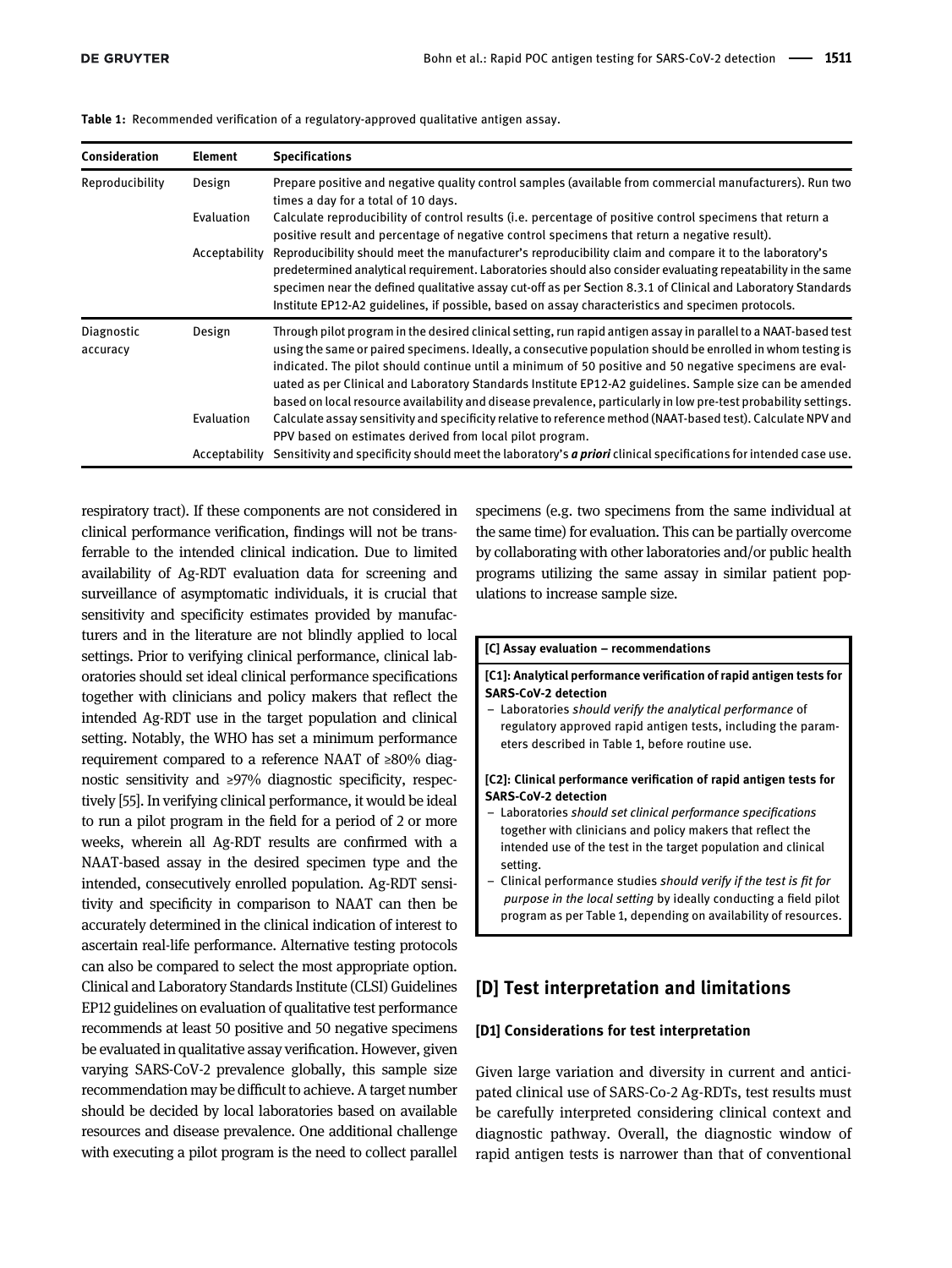molecular assays; the likelihood of detecting viral antigens is lower at the beginning and at the end of an ongoing SARS-CoV-2 infection [\[56\]](#page-8-9). A negative result does not definitively exclude the presence of active infection, especially given the lower reported Ag-RDT sensitivity compared to NAAT. Whether Ag-RDTs identify cases at higher likelihood of transmission remains to be definitely proven. Further studies are warranted to delineate the relationship of low Ct value and growth in viral culture with transmission risk. Implementing test protocols including confirmatory testing can be applied to avoid false negative and false positive results in settings with high or low pretest probability [[19\]](#page-7-0). Recommendations for interpretation in each of the indications described in section [A] are provided below.

#### [D] Test interpretation and limitations – recommendations

#### [D1]: Considerations for test interpretation.

High pre-test probability: Individuals presenting with clinical symptoms of SARS-CoV-2 infection.

Positive result: SARS-CoV-2 antigen has been detected in the sample and the patient should be considered presumptively infected and thereby quarantined and/or treated as having  $COVID-19.$ 

Negative result: SARS-CoV-2 antigen has not been detected in the sample. Result should be considered preliminary. Confirmatory NAAT-based testing should be completed and results should be interpreted as per IFCC guidelines [57].

Moderate-low pre-test probability: Individuals with known exposure or in high-risk workplaces with no present symptoms of SARS-CoV-2 infection, including but not limited to long-term care homes/hospitals, schools, airports.

Positive result: SARS-CoV-2 antigen has been detected in the sample. Result should be considered preliminary. Confirmatory NAAT-based testing should be completed and results should be interpreted as per IFCC guidelines [57]. Individual should be isolated until NAAT-based results are available.

Negative result: SARS-CoV-2 antigen has not been detected in the sample. Patient should be considered non-infectious, though shall not abandon conventional preventive measures (face masking, social distancing, hand hygiene, etc.).

#### [D2] Advantages and limitations of rapid antigen tests

Advantages of Ag-RDTs for detection of SARS-CoV-2 infection include: (a) widespread availability for decentralized testing, (b) early diagnosis of pre-symptomatic individuals early in disease course when virus replication is at its highest, (c) rapid turnaround time, (d) limited need for advanced equipment and training in low resource settings, and (e) prevention of unnecessary isolation for non-infectious individuals. Limitations of such testing

includes: (a) potential to miss positive cases (lower sensitivity), (b) higher risk of pre-analytical errors (see [E]), and (c) challenges associated with required confirmatory testing in low resource settings.

Proposed advantages of Ag-RDTs are uniquely suited to application of asymptomatic screening, population surveillance, and rapid patient stratification to guide patient management and prevent as well as control SARS-CoV-2 transmission. Indeed, simulation-based studies have suggested routine asymptomatic testing of SARS-CoV-2 (e.g. before travel) can reduce the number of infectious days by approximately 30%, reducing population transmission [[58](#page-8-10)]. However, significant literature reports Ag-RDT sensitivity is markedly lower in asymptomatic settings, depending heavily on viral load (e.g. Ct value), days post symptom onset, and sample type [[44\]](#page-8-3). Further, while some have suggested Ag-RDTs may better identify infectious SARS-CoV-2 cases and prevent unnecessary isolation of individuals with non-active viral replication and transmission as compared to NAAT (e.g. convalescent cases with persistent and lingering PCR positivity), it is still unclear if Ct values and viral culture accurately represent infectivity and transmission risk, since residual shedding of viral mRNA in the absence of viable viral particles has frequently been observed during recovery, and shall not hence be always considered straightforward evidence of an ongoing (e.g. active) infection [\[19, 44\]](#page-7-0). Available studies thus do not provide sufficient data to assess the ability of Ag-RDTs in the differentiation of individuals who are and are not infectious. Interestingly, emerging evidence suggests that Ag-RDT sensitivity is not only dependent on viral load but also on patient outcome, as positive Ag-RDT results had an overfivefold higher risk of unfavorable disease progression in one study [\[59\]](#page-8-11). Further research is needed to confirm these findings. Finally, in addition the analytical considerations of Ag-RDT implementation, thorough discussion of preanalytical considerations is needed (see [E]).

Taken together, it is important that clinical laboratories continue to highlight advantages and limitations when reporting Ag-RDT results and assist with the development of testing programs in collaboration with governmental public health and clinical agencies.

### [E] Pre-analytical considerations

This interim guidance document details considerations for professional-use Ag-RDTs in different clinical settings. Appropriate pre-analytical procedures are critical to successful implementation of Ag-RDTs. Key pre-analytical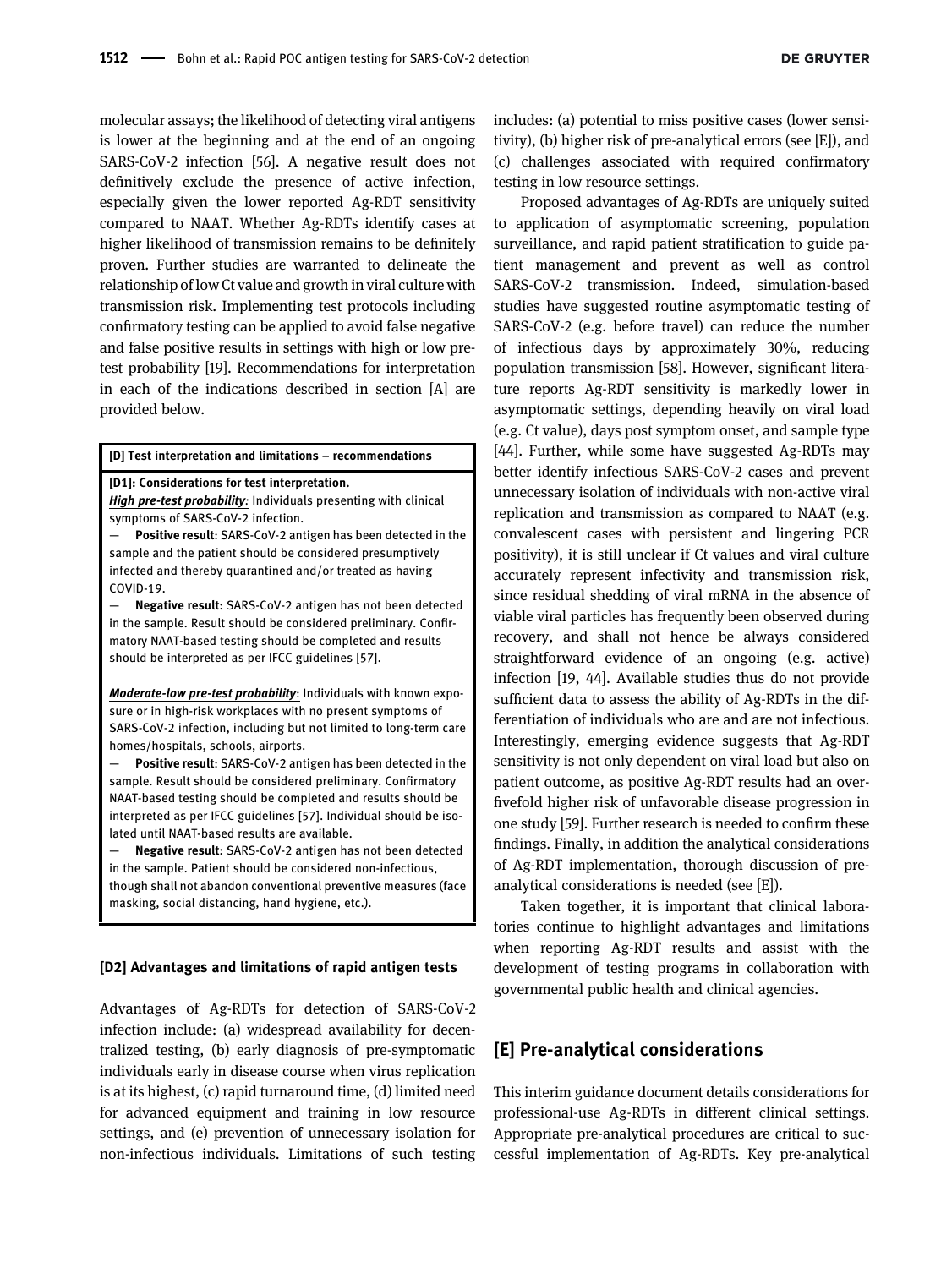variables that could contribute to unnecessary errors include: inappropriate sampling, improper temperature for Ag-RDT storage and evaluation, reduced objectivity in test interpretation due to unclear band appearance, lack of proper quality control and external quality assurance procedures, inadequate staff training, and logistical challenges associated with storing results in laboratory information systems (LIS) and following up on the appropriate testing paradigm [[60](#page-8-13)]. Accrediting providers of Ag-RDTs can help ensure adequate number of staff, biosafety, quality control measures, and storage and transport of kits. Clinical laboratories assisting with piloting of self-testing programs should carefully and cautiously consider the described pre-analytical variables and develop very detailed and lay training documentation, especially given non-skilled operator status.

[E] Pre-analytical considerations – recommendations

[E1]: Internal quality control and external quality assurance procedures

- Laboratories should outline a clear internal quality control practice post-implementation based on manufacturer's recommendations and ensure that staff is trained to carry out and report ongoing performance verifications.
- Laboratories should participate in an External Quality Assurance Program for SARS-CoV-2 Ag-RDTs, when possible and devise in-house programs, if needed, to provide confidence in the results produced.

#### [E2]: Staff training and education prior to implementation.

– Laboratories should develop detailed standard operating procedures and in-depth training/education programs to ensure all individuals are adequately trained on patient identification, specimen collection, quality assurance, biosafety measures, storage procedure, and test completion, interpretation and reporting prior to implementation. All new operators should be supervised for an appropriate period prior to operating alone.

## Concluding remarks

Emerging evidence points toward unique advantages of rapid antigen tests for detecting SARS-CoV-2 infection provided implementation is carefully carried out in the context of intended clinical use and clinical population. Rapid antigen testing may assist global testing strategies to identify, isolate, and release SARS-CoV-2 cases earlier. However, successful implementation of rapid antigen testing protocols must closely consider technical, preanalytical, analytical and clinical assay performance and interpret and verify test results depending on the pretestprobability of SARS-CoV-2 infection.

Acknowledgments: We would like to thank Dr. Jac Dinnes (University of Birmingham, UK) and Dr. Jenny Doust (The University of Queensland, Australia) for their expert review of this manuscript and their insightful comments.

Research funding: None declared.

Author contributions: All authors have accepted responsibility for the entire content of this manuscript and approved its submission.

Competing interests: Authors state no conflict of interest. Informed consent: Not applicable.

Ethical approval: Not applicable.

## References

- <span id="page-6-0"></span>1. Hirotsu Y, Maejima M, Shibusawa M, Nagakubo Y, Hosaka K, Amemiya K, et al. Comparison of automated SARS-CoV-2 antigen test for COVID-19 infection with quantitative RT-PCR using 313 nasopharyngeal swabs, including from seven serially followed patients. Int J Infect Dis 2020;99:397–402.
- 2. Young S, Taylor SN, Cammarata CL, Varnado KG, Roger-Dalbert C, Montano A, et al. Clinical evaluation of BD veritor SARS-CoV-2 point-of-care test performance compared to PCR-based testing and versus the sofia 2 SARS antigen point-of-care test. J Clin Microbiol 2021;59:e02338–20.
- <span id="page-6-2"></span>3. Fenollar F, Bouam A, Ballouche M, Fuster L, Prudent E, Colson P, et al. Evaluation of the panbio COVID-19 rapid antigen detection test device for the screening of patients with COVID-19. J Clin Microbiol 2021;59:e02589–20.
- <span id="page-6-3"></span>4. Mak GC, Cheng PK, Lau SS, Wong KK, Lau CS, Lam ET, et al. Evaluation of rapid antigen test for detection of SARS-CoV-2 virus. J Clin Virol 2020;129:104500.
- 5. Scohy A, Anantharajah A, Bodeus M, Kabamba-Mukadi B, Verroken ´ A, Rodriguez-Villalobos H. Low performance of rapid antigen detection test as frontline testing for COVID-19 diagnosis. J Clin Virol 2020;129:104455.
- <span id="page-6-1"></span>6. Toptan T, Eckermann L, Pfeiffer AE, Hoehl S, Ciesek S, Drosten C, et al. Evaluation of a SARS-CoV-2 rapid antigen test: potential to help reduce community spread? J Clin Virol 2021;135:104713.
- 7. Cerutti F, Burdino E, Milia MG, Allice T, Gregori G, Bruzzone B, et al. Urgent need of rapid tests for SARS CoV-2 antigen detection: evaluation of the SD-Biosensor antigen test for SARS-CoV-2. J Clin Virol 2020;132:104654.
- 8. Linares M, Pérez-Tanoira R, Carrero A, Romanyk J, Pérez-García F, Gómez-Herruz P, et al. Panbio antigen rapid test is reliable to diagnose SARS-CoV-2 infection in the first 7 days after the onset of symptoms. J Clin Virol 2020;133:104659.
- 9. Mak GCK, Lau SSY, Wong KKY, Chow NLS, Lau CS, Lam ETK, et al. Evaluation of rapid antigen detection kit from the WHO emergency use list for detecting SARS-CoV-2. J Clin Virol 2021; 134:104712.
- 10. Mak GC, Lau SS, Wong KK, Chow NL, Lau CS, Lam ET, et al. Analytical sensitivity and clinical sensitivity of the three rapid antigen detection kits for detection of SARS-CoV-2 virus. J Clin Virol 2020;133:104684.
- 11. Aoki K, Nagasawa T, Ishii Y, Yagi S, Kashiwagi K, Miyazaki T, et al. Evaluation of clinical utility of novel coronavirus antigen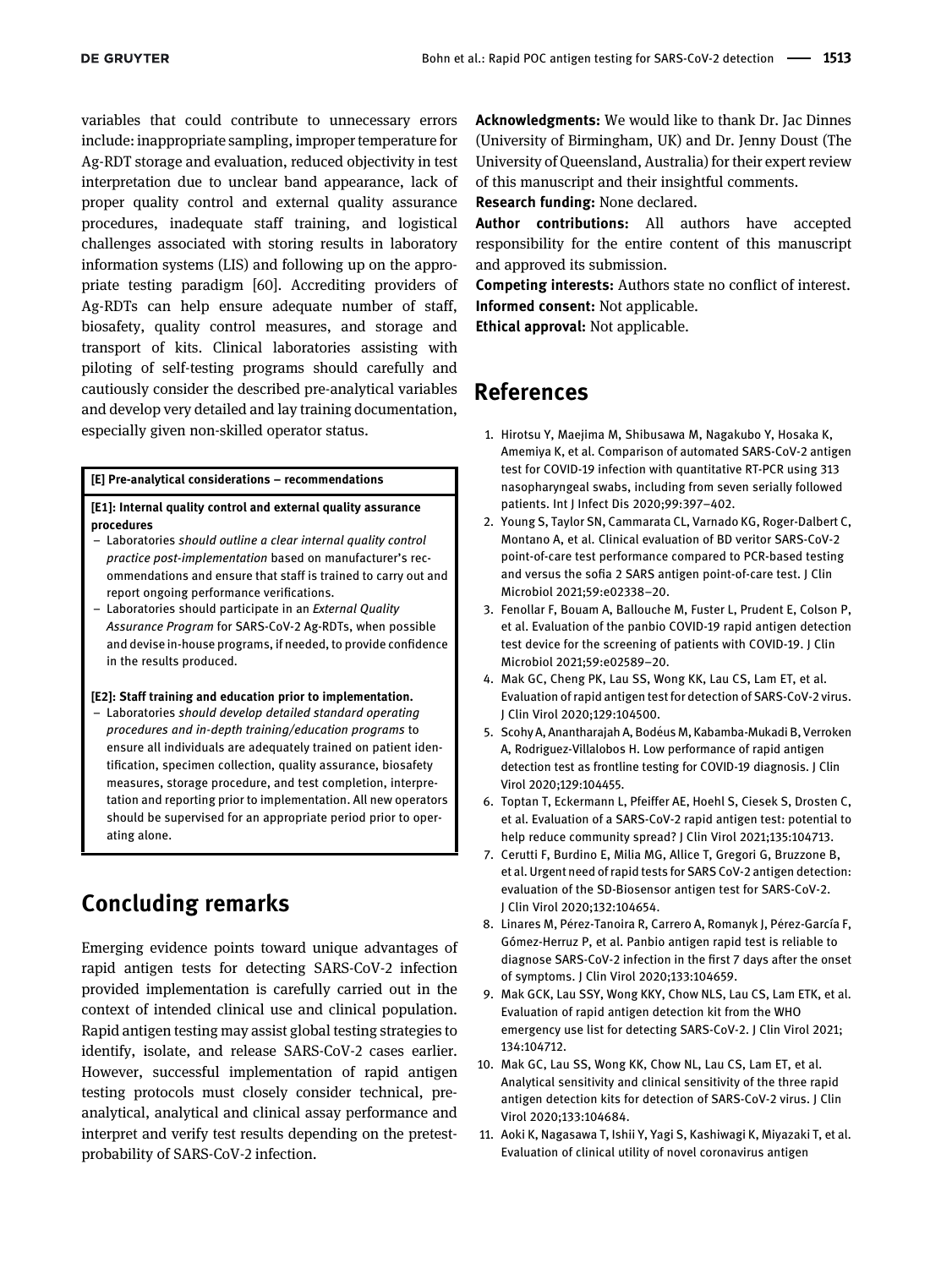detection reagent, Espline® SARS-CoV-2. J Infect Chemother 2021;27:319–22.

- 12. Kashiwagi K, Ishii Y, Aoki K, Yagi S, Maeda T, Miyazaki T, et al. Immunochromatographic test for the detection of SARS-CoV-2 in saliva. J Infect Chemother 2021;27:384–6.
- 13. Prince-Guerra JL, Almendares O, Nolen LD, Gunn JKL, Dale AP, Buono SA, et al. Evaluation of Abbott BinaxNOW rapid antigen test for SARS-CoV-2 infection at two community-based testing sites – Pima county, Arizona, November 3–17, 2020. MMWR Morb Mortal Wkly Rep 2021;70:100–5.
- 14. Krüttgen A, Cornelissen CG, Dreher M, Hornef MW, Imöhl M, Kleines M. Comparison of the SARS-CoV-2 rapid antigen test to the real star SARS-CoV-2 RT PCR kit. J Virol Methods 2021;288: 114024.
- 15. Osterman A, Baldauf HM, Eletreby M, Wettengel JM, Afridi SQ, Fuchs T, et al. Evaluation of two rapid antigen tests to detect SARS-CoV-2 in a hospital setting. Med Microbiol Immunol 2021; 210:65–72.
- 16. Pray IW, Ford L, Cole D, Lee C, Bigouette JP, Abedi GR, et al. Performance of an antigen-based test for asymptomatic and symptomatic SARS-CoV-2 testing at two University Campuses – Wisconsin, September–October 2020. MMWR Morb Mortal Wkly Rep 2021;69:1642–7.
- 17. Yamayoshi S, Sakai-Tagawa Y, Koga M, Akasaka O, Nakachi I, Koh H, et al. Comparison of rapid antigen tests for COVID-19. Viruses 2020;12:1420.
- 18. Jääskeläinen AE, Ahava MJ, Jokela P, Szirovicza L, Pohjala S, Vapalahti O, et al. Evaluation of three rapid lateral flow antigen detection tests for the diagnosis of SARS-CoV-2 infection. J Clin Virol 2021;137:104785.
- <span id="page-7-0"></span>19. Dinnes J, Deeks JJ, Berhane S, Taylor M, Adriano A, Davenport C, et al. Rapid, point-of-care antigen and molecular-based tests for diagnosis of SARS-CoV-2 infection. Cochrane Database Syst Rev 2021;3:CD013705.
- 20. Landaas ET, Storm ML, Tollånes MC, Barlinn R, Kran AMB, Bragstad K, et al. Diagnostic performance of a SARS-CoV-2 rapid antigen test in a large, Norwegian cohort. J Clin Virol 2021;137: 104789.
- 21. Bulilete O, Lorente P, Leiva A, Carandell E, Oliver A, Rojo E, et al. Panbio™ rapid antigen test for SARS-CoV-2 has acceptable accuracy in symptomatic patients in primary health care. J Infect 2021;82:391–8.
- 22. James AE, Gulley T, Kothari A, Holder K, Garner K, Patil N. Performance of the BinaxNOW COVID-19 Antigen Card test relative to the SARS-CoV-2 real-time reverse transcriptase polymerase chain reaction assay among symptomatic and asymptomatic healthcare employees. Infect Control Hosp Epidemiol 2021:1–3.<https://doi.org/10.1017/ice.2021.20>.
- 23. Courtellemont L, Guinard J, Guillaume C, Giaché S, Rzepecki V, Seve A, et al. High performance of a novel antigen detection test on nasopharyngeal specimens for diagnosing SARS-CoV-2 infection. J Med Virol 2021;93:3152–7.
- 24. Ristić M, Nikolić N, Čabarkapa V, Turkulov V, Petrović V. Validation of the STANDARD Q COVID-19 antigen test in Vojvodina, Serbia. PLoS One 2021;16:e0247606.
- 25. Boum Y, Fai KN, Nicolay B, Mboringong AB, Bebell LM, Ndifon M, et al. Performance and operational feasibility of antigen and antibody rapid diagnostic tests for COVID-19 in symptomatic and asymptomatic patients in Cameroon: a clinical, prospective, diagnostic accuracy study. Lancet Infect Dis 2021:S1473-

3099(21)00132-8. [https://doi.org/10.1016/s1473-3099\(21\)](https://doi.org/10.1016/s1473-3099(21)00132-8) [00132-8](https://doi.org/10.1016/s1473-3099(21)00132-8).

- 26. Pollock NR, Jacobs JR, Tran K, Cranston AE, Smith S, O'Kane CY, et al. Performance and implementation evaluation of the Abbott BinaxNOW rapid antigen test in a high-throughput drivethrough community testing site in Massachusetts. J Clin Microbiol 2021;59:e00083–21.
- 27. Pilarowski G, Marquez C, Rubio L, Peng J, Martinez J, Black D, et al. Field performance and public health response using the BinaxNOWTM rapid severe acute respiratory syndrome coronavirus 2 (SARS-CoV-2) antigen detection assay during community-based testing. Clin Infect Dis 2020. [https://doi.org/](https://doi.org/10.1093/cid/ciaa1890) [10.1093/cid/ciaa1890](https://doi.org/10.1093/cid/ciaa1890).
- 28. Okoye NC, Barker AP, Curtis K, Orlandi RR, Snavely EA, Wright C, et al. Performance characteristics of BinaxNOW COVID-19 antigen card for screening asymptomatic individuals in a University setting. J Clin Microbiol 2021;59:e03282–20.
- 29. Torres I, Poujois S, Albert E, Álvarez G, Colomina J, Navarro D. Point-of-care evaluation of a rapid antigen test (CLINITEST<sup>®</sup> Rapid COVID-19 Antigen Test) for diagnosis of SARS-CoV-2 infection in symptomatic and asymptomatic individuals. J Infect 2021:S0163-4453(21)00075-X. [https://doi.org/10.1016/j.jinf.](https://doi.org/10.1016/j.jinf.2021.02.010) [2021.02.010](https://doi.org/10.1016/j.jinf.2021.02.010).
- 30. Torres I, Poujois S, Albert E, Colomina J, Navarro D. Evaluation of a rapid antigen test (Panbio™ COVID-19 Ag rapid test device) for SARS-CoV-2 detection in asymptomatic close contacts of COVID-19 patients. Clin Microbiol Infect 2021;27:636.e1–4.
- 31. Turcato G, Zaboli A, Pfeifer N, Ciccariello L, Sibilio S, Tezza G, et al. Clinical application of a rapid antigen test for the detection of SARS-CoV-2 infection in symptomatic and asymptomatic patients evaluated in the emergency department: a preliminary report. J Infect 2021;82:e14–6.
- 32. Pilarowski G, Lebel P, Sunshine S, Liu J, Crawford E, Marquez C, et al. Performance characteristics of a rapid severe acute respiratory syndrome coronavirus 2 antigen detection assay at a public Plaza testing site in san Francisco. J Infect Dis 2021;223: 1139–44.
- 33. Favresse J, Gillot C, Oliveira M, Cadrobbi J, Elsen M, Eucher C, et al. Head-to-Head comparison of rapid and automated antigen detection tests for the diagnosis of SARS-CoV-2 infection. J Clin Med 2021;10:265.
- 34. Sood N, Shetgiri R, Rodriguez A, Jimenez D, Treminino S, Daflos A, et al. Evaluation of the Abbott BinaxNOW rapid antigen test for SARS-CoV-2 infection in children: implications for screening in a school setting. PLoS One 2021;16:e0249710.
- 35. Weitzel T, Legarraga P, Iruretagoyena M, Pizarro G, Vollrath V, Araos R, et al. Comparative evaluation of four rapid SARS-CoV-2 antigen detection tests using universal transport medium. Trav Med Infect Dis 2021;39:101942.
- 36. Chaimayo C, Kaewnaphan B, Tanlieng N, Athipanyasilp N, Sirijatuphat R, Chayakulkeeree M, et al. Rapid SARS-CoV-2 antigen detection assay in comparison with real-time RT-PCR assay for laboratory diagnosis of COVID-19 in Thailand. Virol J 2020;17:177.
- 37. Saeed U, Uppal SR, Piracha ZZ, Rasheed A, Aftab Z, Zaheer H, et al. Evaluation of SARS-CoV-2 antigen-based rapid diagnostic kits in Pakistan: formulation of COVID-19 national testing strategy. Virol J 2021;18:34.
- 38. Lambert-Niclot S, Cuffel A, Le Pape S, Vauloup-Fellous C, Morand-Joubert L, Roque-Afonso AM, et al. Evaluation of a rapid